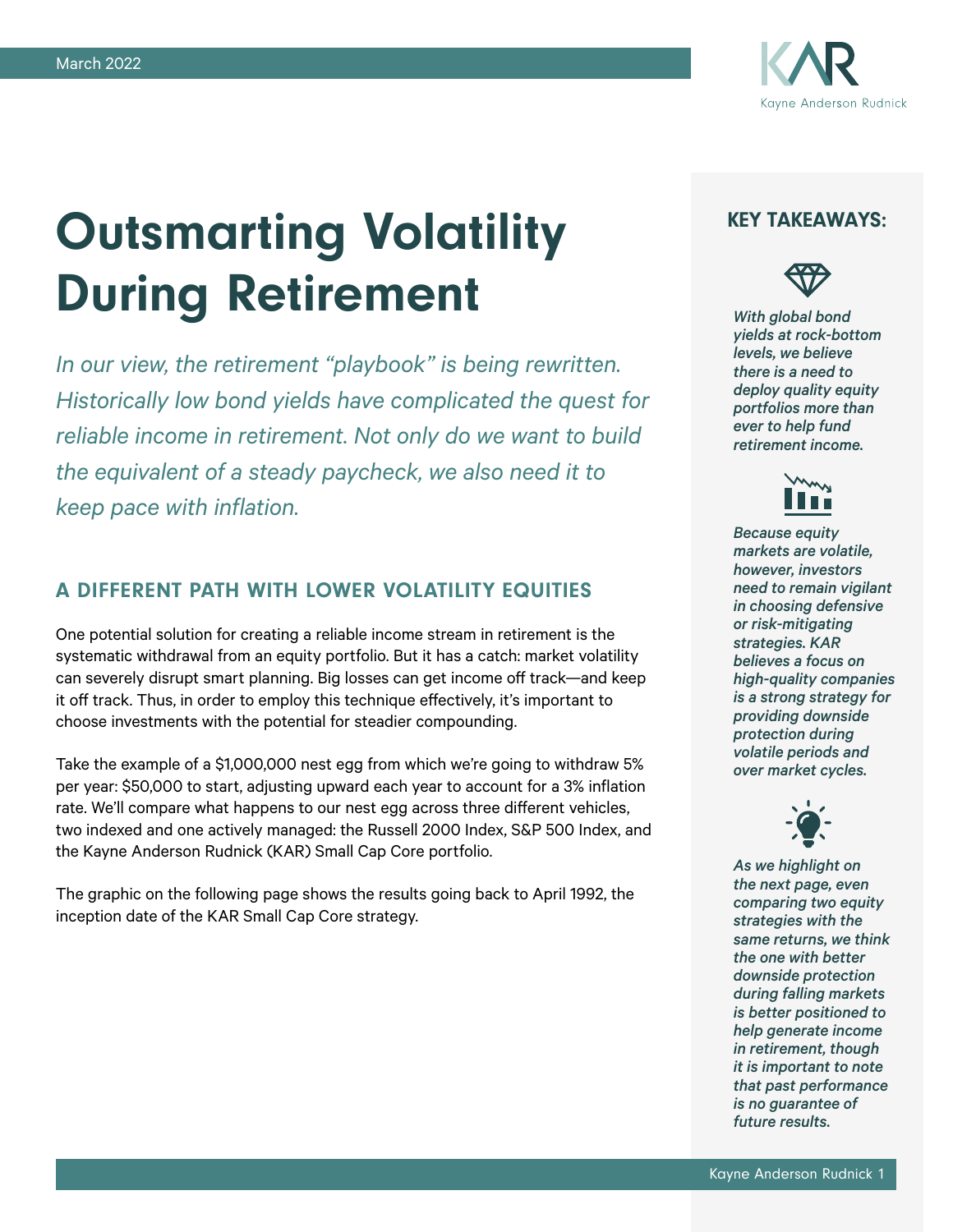



*Starting value of \$1M at April 1, 1992. Withdrawals taken December 31 of each year. Returns shown for 1992 represent nine months of performance only from April 1, 1992 (inception date of the strategy). "Lost Decade" reflects the time period between January 1, 2000 to December 31, 2009 when the S&P 500 Index posted its first negative "named" decade since inception of the index in 1926. Chart returns are cumulative. "Lost Decade" returns are annualized. The performance figures presented above are preliminary, unaudited, unreconciled, and are gross of fees unless otherwise specified. Any net of fees returns shown reflect the payment of investment management fees*  and in some instances, other fees and expenses, while any gross of fees returns shown do not. For any gross of fees returns shown, a client's return will be reduced over time *by the investment management fees and other expenses their account incurs over time as a client are compounded. KAR's investment management fees are described in KAR's Form ADV, Part 2A. Fees presented on the Disclosure page could vary from the assumed fee in the net-of-fee calculation, as actual fees paid by a particular client*  account differ depending on a variety of factors including, but not limited to, business unit and size of mandate. The fee used on the Disclosure page utilizes an assumed *maximum fee across the firm's business units, which is further detailed on that page. All periods less than one year are total returns for the noted timeframe and are not*  annualized. All rates of return include reinvested dividends and other earnings. Current performance may be lower or higher than the performance data shown. This material is *deemed supplemental and complements the performance and disclosure included in KAR's strategy fact sheets available on kayne.com. For further details on any referenced composites, please see the disclosure statement that accompanies the respective KAR strategy fact sheet found on kayne.com. Data is obtained from systems believed by*  KAR to be reliable. To the extent actual performance results are shown in comparison to an index, the index is not actively managed and does not reflect the deduction of any *investment management or other fees and expenses. While the securities comprising any such index are not identical to those in the composite, KAR believes this comparison may be useful in evaluating performance. Past performance is no guarantee of future results. Returns could be reduced, or losses incurred, due to currency fluctuations.*

Even after withdrawing an inflation-adjusted 5% per year—a total of \$2,378,771—the KAR portfolio ended up at \$26,058,748 gross of fees and \$17,754,743 net of fees. Further, the KAR strategy's long-term performance is highlighted by fewer down years versus the broader equity markets—even during the "lost decade" of the 2000s.

In fact, since inception of the KAR Small Cap Core strategy in 1992 the Russell 2000 Index experienced nine annual losses, while KAR only had three (based on net of fee returns).

The data in the table on the following page exhibits the case of starting retirement at the onset of a prolonged bear market. An investment that offers a more consistent return pattern, including smaller drawdowns, is typically better able to sustain a healthy retirement. In the long run, it matters, as even with a sharp market rebound in 2003 after such an unlucky start, an investment in the S&P 500 would result in negative 10-year annualized returns over this timeframe. The Russell 2000 Index produced okay results after a tough start. Due to playing defense well in the early choppy markets, the KAR Small Cap Core portfolio in this example generated the needed income and left a much larger nest egg to boot.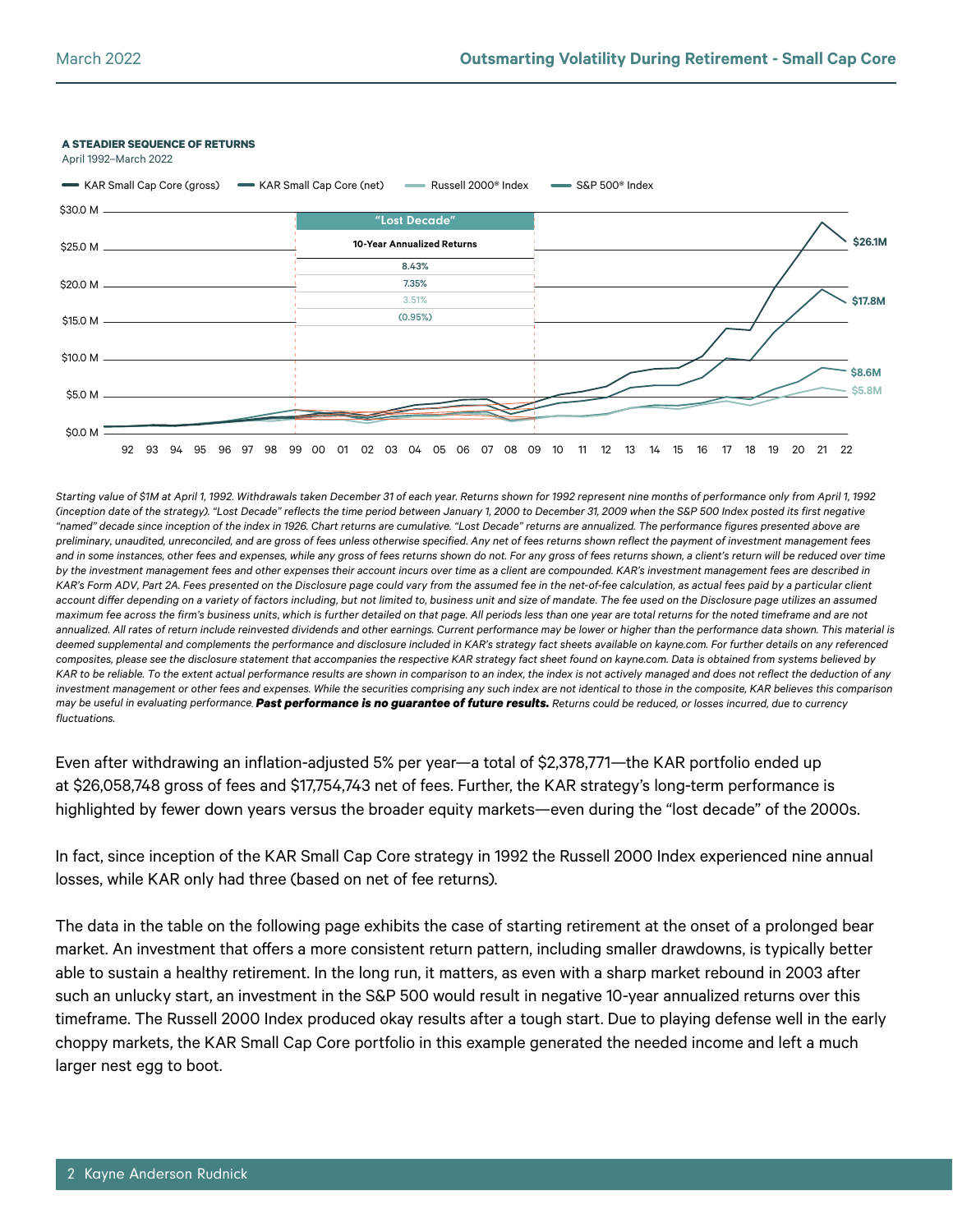## STARTING RETIREMENT BEHIND THE 8-BALL

|                           | 5% Initial<br>Draw +<br><b>3% Inflation</b><br>$($ \$) | <b>KAR Small Cap</b><br>Core (gross) $($ \$) | <b>Return</b><br>$(\%)$ | <b>KAR Small Cap</b><br>Core (net) $($ \$) | <b>Return</b><br>$(\%)$ | Russell 2000 <sup>®</sup><br>Index $(\$)$ | <b>Return</b><br>(%) | <b>S&amp;P 500®</b><br>Index $(\$)$ | <b>Return</b><br>$(\%)$ |
|---------------------------|--------------------------------------------------------|----------------------------------------------|-------------------------|--------------------------------------------|-------------------------|-------------------------------------------|----------------------|-------------------------------------|-------------------------|
| 2000                      | \$50,000                                               | \$1,163,752                                  | 21.38                   | \$1,151,852                                | 20.19                   | \$919,790                                 | (3.02)               | \$858,956                           | (9.10)                  |
| 2001                      | \$51,500                                               | \$1,183,935                                  | 6.16                    | \$1,159,167                                | 5.11                    | \$891,157                                 | 2.49                 | \$705,362                           | (11.89)                 |
| 2002                      | \$53,045                                               | \$980,088                                    | (12.74)                 | \$948,280                                  | (13.62)                 | \$655,571                                 | (20.48)              | \$496,429                           | (22.10)                 |
| 2003                      | \$54,636                                               | \$1,262,036                                  | 34.34                   | \$1,206,923                                | 33.04                   | \$910,717                                 | 47.25                | \$584,190                           | 28.68                   |
| 2004                      | \$56,275                                               | \$1,500,701                                  | 23.37                   | \$1,418,136                                | 22.16                   | \$1,021,370                               | 18.33                | \$591,487                           | 10.88                   |
| 2005                      | \$57,964                                               | \$1,559,521                                  | 7.78                    | \$1,455,401                                | 6.72                    | \$1,009,918                               | 4.55                 | \$562,577                           | 4.91                    |
| 2006                      | \$59,703                                               | \$1,709,308                                  | 13.43                   | \$1,574,930                                | 12.31                   | \$1,135,709                               | 18.37                | \$591,729                           | 15.79                   |
| 2007                      | \$61,494                                               | \$1,701,831                                  | 3.16                    | \$1,547,066                                | 2.14                    | \$1,056,431                               | (1.57)               | \$562,745                           | 5.49                    |
| 2008                      | \$63,339                                               | \$1,168,168                                  | (27.64)                 | \$1,044,694                                | (28.38)                 | \$636,155                                 | (33.79)              | \$291,203                           | (37.00)                 |
| 2009                      | \$65,239                                               | \$1,477,805                                  | 32.09                   | \$1,301,248                                | 30.80                   | \$743,771                                 | 27.17                | \$303,030                           | 26.46                   |
| 2010                      | \$67,196                                               | \$1,780,086                                  | 25.00                   | \$1,543,470                                | 23.78                   | \$876,313                                 | 26.85                | \$281,480                           | 15.06                   |
| 2011                      | \$69,212                                               | \$1,891,392                                  | 10.14                   | \$1,613,977                                | 9.05                    | \$770,510                                 | (4.18)               | \$218,213                           | 2.11                    |
| 2012                      | \$71,288                                               | \$2,073,970                                  | 13.42                   | \$1,741,280                                | 12.30                   | \$825,199                                 | 16.35                | \$181,846                           | 16.00                   |
| 2013                      | \$73,427                                               | \$2,624,823                                  | 30.10                   | \$2,169,921                                | 28.83                   | \$1,072,134                               | 38.82                | \$167,316                           | 32.39                   |
| 2014                      | \$75,629                                               | \$2,746,273                                  | 7.51                    | \$2,234,123                                | 6.44                    | \$1,048,979                               | 4.89                 | \$114,590                           | 13.69                   |
| 2015                      | \$77,898                                               | \$2,733,440                                  | 2.37                    | \$2,186,418                                | 1.35                    | \$924,777                                 | (4.41)               | \$38,277                            | 1.38                    |
| 2016                      | \$80,235                                               | \$3,175,405                                  | 19.10                   | \$2,498,314                                | 17.93                   | \$1,041,593                               | 21.31                | ( \$37, 380)                        | 11.96                   |
| 2017                      | \$82,642                                               | \$4,255,396                                  | 36.61                   | \$3,297,288                                | 35.29                   | \$1,111,516                               | 14.65                | ( \$128, 183)                       | 21.83                   |
| 2018                      | \$85,122                                               | \$4,134,746                                  | (0.83)                  | \$3,152,016                                | (1.82)                  | \$903,972                                 | (11.01)              | ( \$207,685)                        | (4.38)                  |
| 2019                      | \$87,675                                               | \$5,737,210                                  | 40.88                   | \$4,309,777                                | 39.51                   | \$1,047,035                               | 25.52                | ( \$360, 752)                       | 31.49                   |
| 2020                      | \$90,306                                               | \$6,976,317                                  | 23.17                   | \$5,166,024                                | 21.96                   | \$1,165,726                               | 19.96                | ( \$517,432)                        | 18.40                   |
| 2021                      | \$93,015                                               | \$8,225,455                                  | 19.24                   | \$6,006,357                                | 18.07                   | \$1,245,460                               | 14.82                | (\$758,978)                         | 28.71                   |
| <b>Total</b><br>Withdrawn | \$1,526,839                                            | <b>Average</b><br><b>Annual Return</b>       | 13.67                   |                                            | 12.55                   |                                           | 8.44                 |                                     | 7.53                    |

*Starting value of \$1M at January 1, 2000. Withdrawals taken December 31 of each year. The performance figures presented above are preliminary, unaudited, unreconciled,*  and are gross of fees unless otherwise specified. Any net of fees returns shown reflect the payment of investment management fees and in some instances, other fees and *expenses, while any gross of fees returns shown do not. For any gross of fees returns shown, a client's return will be reduced over time by the investment management*  fees and other expenses their account incurs over time as a client are compounded. KAR's investment management fees are described in KAR's Form ADV, Part 2A. Fees *presented on the Disclosure page could vary from the assumed fee in the net-of-fee calculation, as actual fees paid by a particular client account differ depending on a*  variety of factors including, but not limited to, business unit and size of mandate. The fee used on the Disclosure page utilizes an assumed maximum fee across the firm's *business units, which is further detailed on that page. All periods less than one year are total returns for the noted timeframe and are not annualized. All rates of return*  include reinvested dividends and other earnings. Current performance may be lower or higher than the performance data shown. This material is deemed supplemental and complements the performance and disclosure included in KAR's strategy fact sheets available on kayne.com. For further details on any referenced composites, please *see the disclosure statement that accompanies the respective KAR strategy fact sheet found on kayne.com. Data is obtained from systems believed by KAR to be reliable. To the extent actual performance results are shown in comparison to an index, the index is not actively managed and does not reflect the deduction of any investment management or other fees and expenses. While the securities comprising any such index are not identical to those in the composite, KAR believes this comparison may be useful in evaluating performance. Past performance is no guarantee of future results. Returns could be reduced, or losses incurred, due to currency fluctuations.*

*The Russell 2000 Index is a market capitalization-weighted index of the 2,000 smallest companies in the Russell Universe, which comprises the 3,000 largest U.S. companies. The S&P 500 Index a free-float market capitalization-weighted index of 500 of the largest U.S. companies. The indexes are calculated on a total return basis with dividends reinvested. The indexes are unmanaged, their returns do not reflect any fees, expenses, or sales charges, and they are not available for direct investment.*